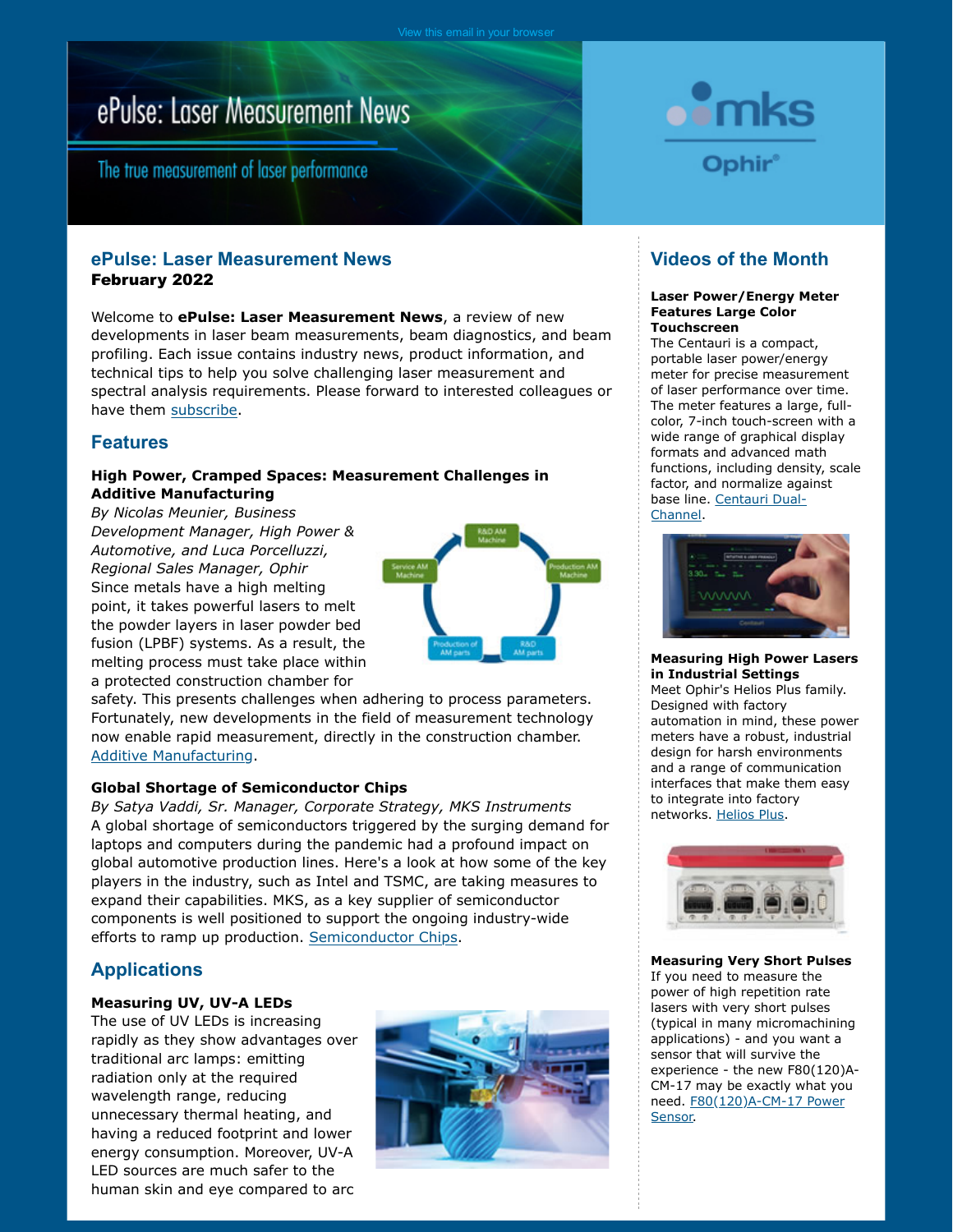lamps, and do not contain hazardous materials. [Measuring UV, UV-A](https://www.ophiropt.com/laser--measurement/applications/uva) [LEDs.](https://www.ophiropt.com/laser--measurement/applications/uva)

## **Webinars**

#### **How to Keep a Tight Leash on High-Power Laser Processes**

*Speaker: Mark Slutzki, Product Manager, Ophir On-Demand*

Laser beams with powers of many tens of kilowatts are becoming increasingly common in today's industrial applications. However, as the powers increase, the stakes increase as well. In this webinar, Mark Slutzki discusses how to monitor appropriate laser parameters to keep high-power processes stable and predictable. [High-Power Laser Processes.](https://www.ophiropt.com/laser--measurement/knowledge-center/video/14498)

#### **Measurement Challenges of Green and Blue Lasers**

*Speaker: Nicolas Meunier, Business Development Manager, High Power & Automotive, Ophir*

#### *On-Demand*

To address the growing need to weld the copper required for electric vehicles, new high-power green and blue laser technologies are emerging. But there are challenges. What are the options with these new wavelengths, and how can you measure in an automated production line? What are best practices for gaining reliable data for troubleshooting, predictive maintenance, and quality documentation? Nicolas Meunier explains these challenges and how to address them in this *Photonics Spectra Conference* webinar. [Green and Blue Lasers.](https://www.photonics.com/Webinars/Measurement_Challenges_of_Green_and_Blue_Lasers/w536)

## **Research News**

#### **Ultrashort-Pulse Lasers Power Options for Precise Machining**

Ultrashort-pulse (USP) lasers are used in industrial manufacturing because of their ability to precisely machine sensitive materials and structures with minimal thermal damage. A recent study by MKS Instruments demonstrated the viability of Bessel beam processing with an infrared picosecond laser. The method successfully allowed ablation cutting of a clear PI-based multilayer stack for foldable display cover window applications. [Ultrashort-Pulse Lasers.](https://www.photonics.com/Articles/Ultrashort-Pulse_Lasers_Power_Options_for_Precise/p5/vo202/i1282/a67318)

#### **Lasing at Nitrogen-Vacancy Centers in Diamonds**

For the first time, lasing at NV− centers in an optically pumped diamond sample is achieved. Spatial profiles of lasing mode were recorded at 200 mm distances from each output coupler using an Ophir SP620U CCD camera. [NV](https://www.nature.com/articles/s41467-021-27470-7)[−](https://www.nature.com/articles/s41467-021-27470-7) [Diamon Laser.](https://www.nature.com/articles/s41467-021-27470-7)

## **What's New**

#### **Wide Beam Imager for Measuring Large and Divergent SWIR Beams**

The Ophir® Wide Beam Imager SWIR is a compact, calibrated optical system for measuring the size and power distribution of large and divergent beams of VCSELs and LEDs in the SWIR range (900 - 1700nm). When combined with Ophir BeamGage software and an InGaAs camera, the WB-I SWIR is capable of imaging any beam shape (round, line, square, or doughnut) that is too large for a camera sensor. It features a 45mm



diameter aperture and can accurately measure beams with an angle of incidence up to 70 degrees. [Wide Beam Imager SWIR.](https://www.ophiropt.com/laser--measurement/node/14467)

#### **Beam Profiler with Improved Accuracy at NIR, Nd:YAG**



# **Social Media: Blog**

#### **Enhanced Flexibility in Industrial Laser Power Measurement with Helios Plus**

Measuring laser power is the first step to ensure the quality of laser-based processes. The good news is that our Helios Plus industrial measurement device can easily check laser power within the process. And now the device is even more flexible. [Helios Plus.](https://blog.ophiropt.com/enhanced-flexibility-in-industrial-laser-power-measurement-with-helios-plus/)

#### **Ensure Quality Laser Welds for High Pressure Vessels**

We recently had a customer testing welds in high pressure vessels using sacrificial sectioning of the welds to ensure the welds could stand the pressure. They found a better way when they switched to Ophir's BeamWatch non-contact beam profiling system and 5kW water-cooled power sensor to monitor the laser's properties. [BeamWatch.](https://blog.ophiropt.com/ensure-quality-laser-welds-for-high-pressure-vessels/)

# **New Catalogs: Power Meters, Beam Profiling, IR Optics**

The ne[w 2022 Ophir Laser](https://www.ophiropt.com/laser--measurement/beam-profilers/services/catalog-download) [Measurement Catalogs](https://www.ophiropt.com/laser--measurement/beam-profilers/services/catalog-download) include tutorials and product specifications for laser power meters and beam profiling systems.

The ne[w 2022 Ophir IR Optics](https://www.ophiropt.com/optics/ir-catalog/) [Thermal Imaging Lenses Catalog](https://www.ophiropt.com/optics/ir-catalog/) includes a wide range of LWIR and MWIR 1-FOV, Multiple FOV, and continuous zoom lenses.

## **MKS Newsletters**

[TECHinnovations Newsletter](https://www.mksinst.com/techinnovations-newsletter) for the latest on vacuum, power solutions, gas delivery and analysis, plasma generation, and ozone solutions for semiconductor and advanced markets from MKS Instruments.

#### [Focus on Photonics Newsletter](https://www.newport.com/focus-on-photonics-newsletter)

for innovations in lasers, optomechanical components, vibration and motion control, and laser characterization from Newport Corp.